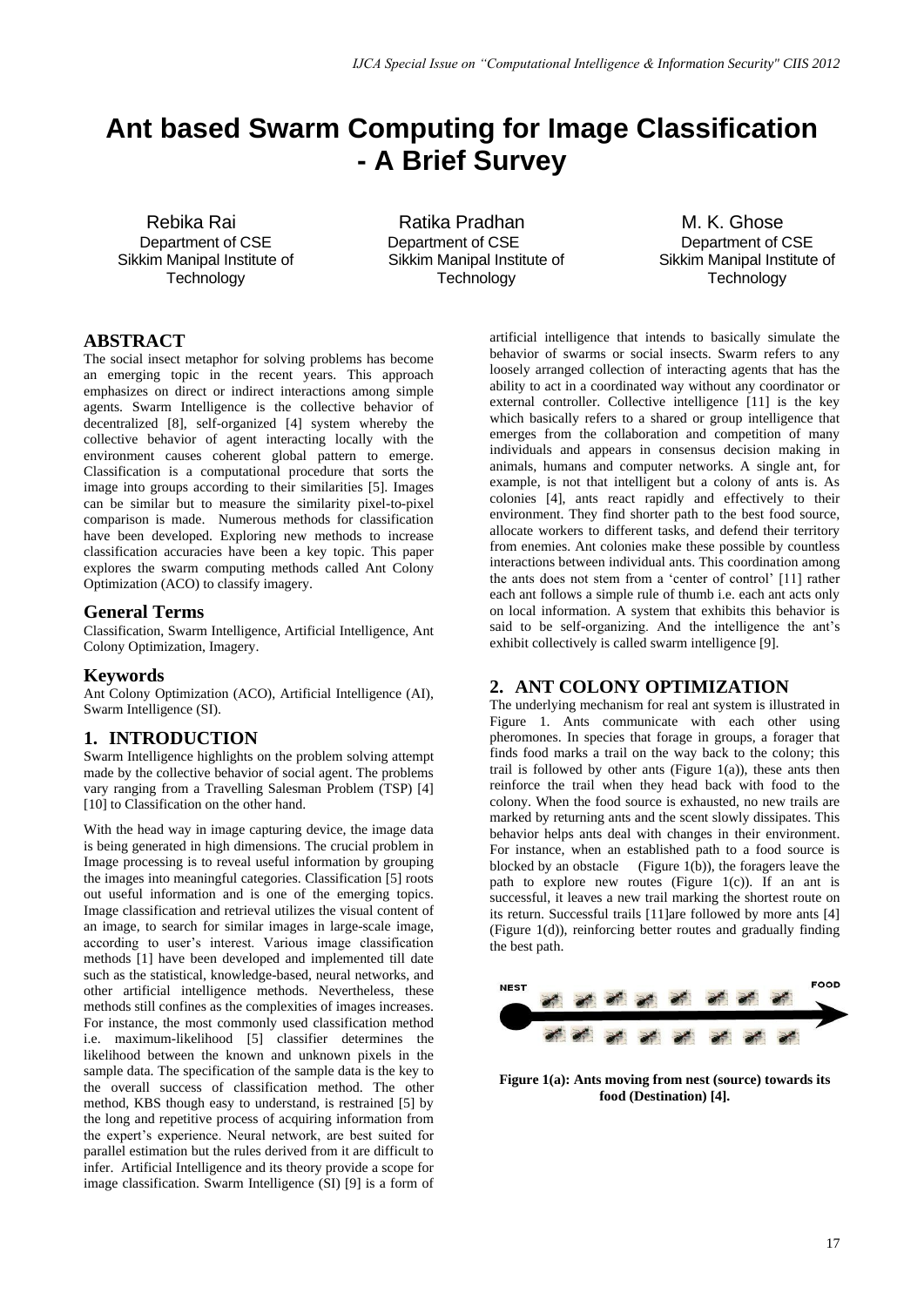

**Figure 1(b): An obstacle placed on the way between nest and food [4].**



**Figure 1(c): Ants randomly choosing the path [4].**



#### **Figure 1(d): Shortest path chosen by maximum ants based on pheromone deposits [4].**

The path with the largest amount of pheromone is chosen by ants. Since, pheromone being a volatile chemical evaporates with time; it is obvious that the shorter route will have higher concentration of pheromone [11] [4] [10] compared to the longer routes. The smell of the chemical attracts more ants to join the trial, thus the ants are finally capable to find the shortest route between the nest and the food. This process is described as a loop of positive feedback, in which the probability of ants choosing the path totally depends on the number of ants that have already traversed through the path [3].

## **3. IMAGE CLASSIFICATION**

Image classification is the most important part of digital image analysis. It is always preferable to have an image, showing a magnitude of colors illustrating various features of the underlying terrain, but it is useless unless to know what the colors signify. Two chief classification methods are Supervised and Unsupervised Classification. First method is an image classification approach that is based on the training samples collected by the analyst. The training samples guide to classify the rest of the pixels in an image. The second approach sorts the pixels in the image into clusters without the analyst's intervention and the process is based solely on the distribution of pixel values in a multidimensional attribute space. A class is a group of pixels in an image that represent the same object on the surface of the earth. The classes that results from unsupervised classification are spectral classes based on natural groupings of the image values, the identity of the spectral class will primarily be unknown, must compare classified data to some form of reference data (such as larger scale imagery, maps, or site visits) to determine the identity and informational values of the spectral classes.

The major steps that may be involved in image classification are: Selection of data, selection of a classification system and training samples, data preprocessing, feature extraction and selection, selection of a suitable classification method, postclassification processing, and evaluation of classification performance.

# **4. ANT BASED METHODS IN THE LITERATURE**

Ant colonies provide a means to formulate some powerful nature-inspired heuristics for solving the classification issues. Based on ant's behavior, several classification methods have been proposed in the literature. This section provides a brief description of these methods.

4.1 Xiaoping Liu, Xia Li, Lin Liu, Jinqiang He and Bin Ai in their paper named "An Innovative Method to Classify Remote-Sensing Images Using ACO" [5] extended and modified ACO to rule induction for classifying remotesensing images (supervised images) and proposed an algorithm termed as ACO-based rule induction [12]. This method considered the mapping from attributes to classes is analogous to the route search by ant colony. An attribute node corresponded to brightness value of the images and is selected once and associated with class nodes.

The method by Xiaoping Liu, Xia Li, Lin Liu, Jinqiang He and Bin Ai highlighted on the detailed procedure to classify remote-sensing images as:

a) Discretization technique [8] to divide the original brightness values into smaller number of intervals.

b) Rule construction using Ant-Miner [12], which employs sequential covering algorithm to discover list of rules (routes) that covers all or most of the training samples in a training set.

c) Pruning the discovered rules (routes) to remove the irrelevant attributes that makes little contribution to the classification.

d) Pheromone updating is done to ensure feedback for the next round of search.

e) Best rule among all the rules constructed by these ants is considered.

There exist numerous unique values for each band in a remote-sensing data even though the brightness values are distinct integers varying from (0–255). Thereby, the above paper focuses on a Discretization technique, named an Entropy method [8], to basically generate intervals by dividing the brightness value of the image.

The Ant-miner program considered various parameters such as number of ants, minimum number of training samples per rule, maximum number of uncovered training samples in the training set and maximum number of iterations. The experiment concluded that from among these four parameters, that the number of ants and the minimum number of training sample per rule are the two most susceptible factors in shaping classification results.

The discovered rules [12] as an outcome of Ant-miner program is further pruned to improve the performance of classification mechanism. The paper defines the rule quality using terminology such as TruePos (true positives), FalsePos (false positives), TrueNeg (true negatives) and FalseNeg (false negatives) as: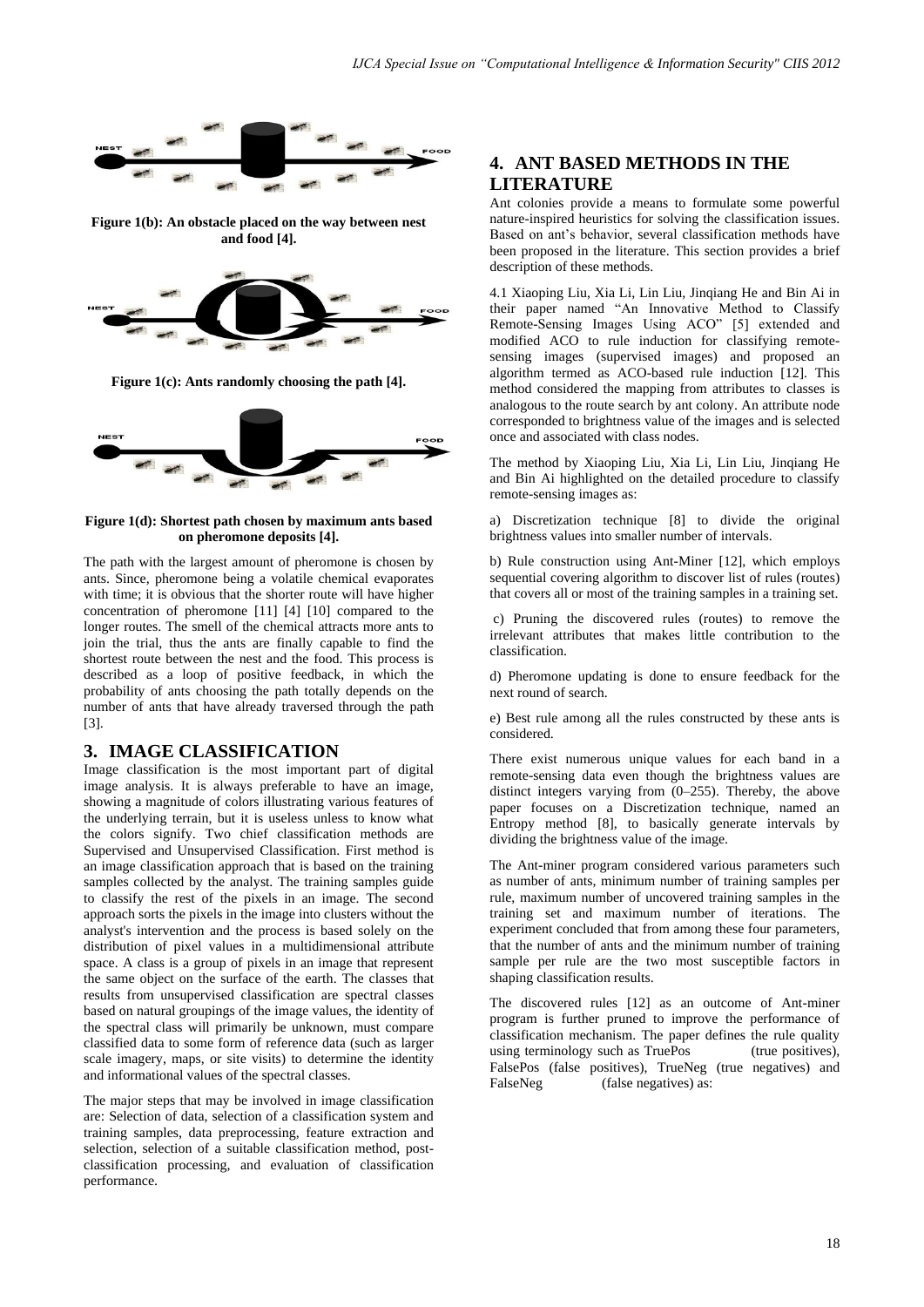$$
Q = \left(\frac{TruePos}{TruePos + FalseNeg}\right) \cdot \left(\frac{TrueNeg}{FalsePos + TrueNeg}\right) \tag{1}
$$

Where, TruePos: the total number of positive cases correctly predicted by the rule, FalsePos: the total number of positive cases wrongly predicted by the rule, TrueNeg: the total number of negative cases correctly predicted by the rule, and FalseNeg: the total number of negative cases wrongly predicted by the rule. Higher is the value of Q, better will be the quality of rule.

The amount of pheromone of each attribute is updated to ensure feedback for the next round of search by ants and is updated as:

$$
\tau_{ij}(t+1) = (1-\rho).\tau_{ij}(t) + \left(\frac{\varrho}{1+\varrho}\right).\tau_{ij}(t)
$$
\n(2)

Where,  $\rho$  is the pheromone evaporation coefficient, τij is the thickness of pheromone and Q is the quality of a classification rule.

Thereby paper "An Innovative Method to Classify Remote-Sensing Images Using ACO" concluded that intelligent methods in comparison to traditional methods prove better for remote-sensing classification especially as the complication of study area increase. This paper has presented method to classify remote-sensing data by using ACO. A technique of discretization has also been proposed for the efficient retrieval of classification rules. Furthermore, an Ant-Miner program has been developed to derive classification rules for remote-sensing images. The derived rule sets are more comprehensible than the mathematical equations used in statistical methods.

4.2 Lintao Wen, Qian Yin, Ping Guo, "Ant Colony Optimization algorithm for feature selection and Classification of multispectral remote sensing image" [3] proposed a new approach by applying Ant Colony Optimization (ACO) algorithm to find a multi-feature vector composed of spectral and texture features in order to get a better result in the classification as it is difficult to obtain better classification accuracy if only image's spectral feature or texture feature alone is considered.

The method by Lintao Wen, Qian Yin and Ping Guo highlighted on the detailed procedure to classify multispectral remote-sensing images as:

- a) Feature Extraction.
- b) Applying ACO to find a suitable subset features.
- c) Use the subset in image classification.

To extract the maximum existing features from the multispectral images reduction methods such as the Euclid Distance Measurement method (EDM), the Discrete Measurement Criteria Function method (DMCF), the Minimum Differentiated Entropy method (MDE), the Probability Distance Criterion method (PDC), and the Principle Component Analysis method (PCA) [12] is used. To further formulate the extracted features to ACO suitable problem, problem is represented in the form of graph wherein nodes denotes the features and edges between the nodes denote the choice of the next feature. The search for the

optimal feature subset is then an ant traversal through the graph where a minimum number of nodes are visited that satisfies the traversal stopping criterion.

The heuristic desirability and pheromone factors are combined to form the so-called probabilistic transition rule, denoting the probability of an ant k at feature i choosing to move to feature j at time t:

$$
\rho_{ij}^k(t) = \frac{\left[\tau_{ij}(t)\right]^\alpha \cdot [\eta_{ij}]^\beta}{\sum_{i \in J_i^k} \left[\tau_{ij}(t)\right]^\alpha \cdot [\eta_{ij}]^\beta}
$$
\n(3)

Where, τij is the amount of virtual pheromone on edge (i, j), ηij is the heuristic desirability of choosing feature j when at feature i.

Further, unsupervised classification techniques known as finite mixture model analysis (FMMA and an assumption that the feature space as a mixture of Gaussian probability density distribution and the finite mixture model is used to cluster the extracted features.

The paper "Ant Colony Optimization algorithm for feature selection and Classification of multispectral remote sensing image" concluded that the combination of spectral and textual feature obtained by using ACO while classification gives better accuracy and the possibility of choosing features from a high dimension feature space.

4.3 S.N. Omkar, Manoj Kumar M, Dheevatsa Mudigere, Dipti Muley, "Urban Satellite Image Classification using Biologically Inspired Techniques" [7] proposed a method to classify urban satellite images using both supervised and i.e. ACO and Particle Swarm Optimization (PSO) as no single classifier can prove to satisfactorily classify all the basic land cover classes of an urban region.

The method by S.N. Omkar, Manoj Kumar M, Dheevatsa Mudigere and Dipti Muley highlighted on the detailed procedure to classify urban satellite images as:

- a) Data preparation.
- b) Ant Miner Rule Extractor.
- c) Multilayer Perceptron Neural Network.

d) Particle Swarm Optimization for Multi-layer Perceptron Neural network.

e) Risk sensitive hinge loss function for misclassified data.

f) Estimation of risk factor mkj.

Initially, while preparing for the data, classification was carried out by dividing the image into different number of classes. An unsupervised classification using the ISODATA algorithm (Iterative Self-Organizing Data Analysis Technique) is carried out using the tool called Erdas Imagine 8.5®. Signature files are created which in turn is used to classify satellite image using Maximum Likelihood Classification (MLC).

An ant-miner, which is an ACO approach to discover the classification rules, is used. Initially, the list maintained to store the discovered rules is empty and the set called training set comprises of all training cases. A rule is added to the list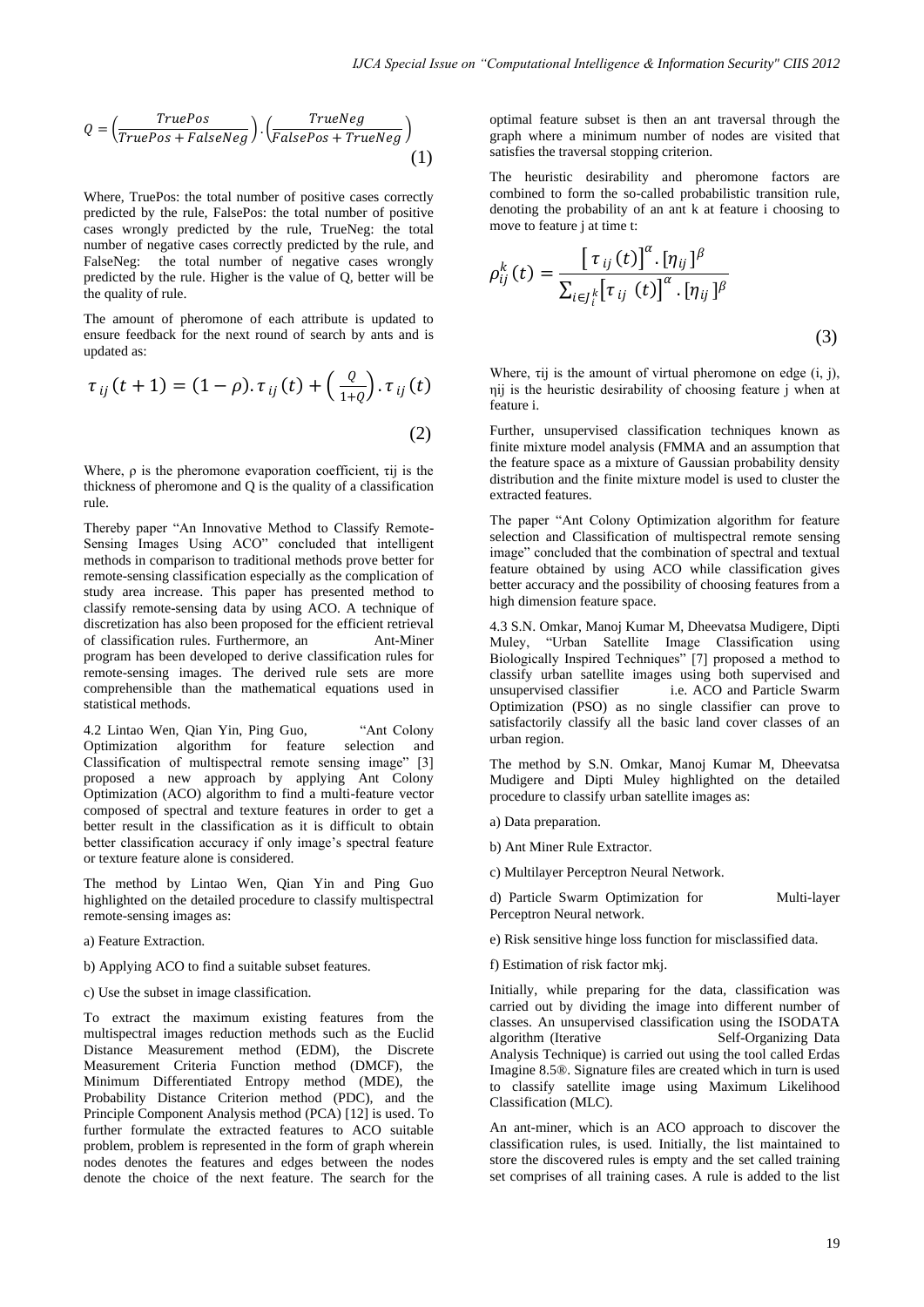known as rule list when a pre-defined number of training cases are classified and for each training case, rule construction, rule pruning and pheromone updating is performed. The training cases that are covered correctly by this rule are removed from the training set.

The architecture employed for the satellite image classification used is single hidden layer perceptron network. Further, PSO based learning algorithm and the above mentioned single hidden layer architecture is coupled to train the data. Every swarm particle of PSO explores a possible solution and the best position in the course of flight of each swarm is the best solution that is found by the particle.

The neural classifier weights are adapted using the Risk Sensitive Hinge Loss (RSHL) proposed by Suresh et.al. is used to recover the misclassified data in an image during classification. RSHL minimizes both approximation and estimation errors.

4.4 Simranjeet Kaur, Prateek Agarwal, Rajbir Singh Rana," Ant Colony Optimization: A Technique used for Image Processing" [2] proposed ACO for continuous optimization problems on images like image edge detection, image compression, image segmentation, structural damage monitoring.

The method emphasized by Simranjeet Kaur, Prateek Agarwal, and Rajbir Singh Rana highlighted on the detailed procedure using the simple ant-colony system as:

- a) Graph Representation of the problem.
- b) Initial allocation of ants at each node.
- c) Ants possibility Distribution Rule.
- d) Update pheromone trial for global updation.
- e) Stopping procedure.

Graph representation for the problem using a complete graph rather than a digraph. A continuous problem generally requires the previous value as well as current value to generate the next values. Further, the paper discusses discretization techniques for sampling and dividing the search space for the continuous problem.

The paper" Ant Colony Optimization: A Technique used for Image Processing" concluded that ACO can be used for various applications of image processing which shows continuous behavior. The output varies for the different threshold values and highlights on the importance of pheromone updation.

4.5 Ling Chen, Bolun Chen and Yixin Chen in their paper named "Image Feature Selection Based on Ant Colony Optimization" [1] proposed feature selection using ACO with the objective that is to maintain high accuracy for image classification in representation of original features when a feature set of size n is provided using digraph with 2n arcs to represent the problem. Classifier performance determined by the fitness function and number of selected features is taken as heuristic information to select the optimal feature subset.

The method by Ling Chen, Bolun Chen and Yixin Chen highlighted on the detailed procedure using ACO for image selection as:

a) Digraph with O (n) arcs used to represent a discrete search, where the nodes represent features, and the arcs connecting two adjacent nodes indicating the choice of the next feature.

b) Ants begin its traversal from V0 shown below in figure 3. There are two possible path connecting two vertices and the choice depends on the amount of pheromone (deposited on each node).



**Figure 2: The digraph**

c) Ant traverses through the graph in search for the optimal feature subset. The probability of ant at node to choose the arc at time t is given by:

$$
\rho_{i}^{j}(t) = \frac{[\tau_{j}^{i}(t)]^{\alpha} (\eta_{j}^{i})^{\beta}}{[(\tau_{j}^{0}(t)]^{\alpha} (\eta_{j}^{0})^{\beta} + [(\tau_{j}^{1}(t)]^{\alpha} (\eta_{j}^{1})^{\beta}]}
$$
\n
$$
(i=1, 2... n; j=0, 1)
$$
\n(4)

Where,  $\alpha$ ,  $\beta$  are two parameters that determine the relative importance of the pheromone and the heuristic information.

d) Ant"s solution is the selected feature subset, so the quality of the solution in terms of classification accuracy is evaluated using a fitness function f(s) given by:

$$
f(S) = \frac{N_{Corr}}{1 + \lambda N_{feat}}
$$
\n<sup>(5)</sup>

Where, NCorr is the number of examples that are correctly classified, Nfeat is the number of features selected in s and  $\lambda$ is the constant to adjust the accuracy.

The paper concluded that ACO for feature selection can obtain better classification accuracy but consider a smaller feature set than other methods.

4.6 Tomas Piatrik, Ebroul Izquierdo, "An application of ant colony optimization to image clustering" [6] proposed the subspace clustering approach that basically assigns weights to the features based on local correlation of data along each directions and the importance of feature selection in clustering. Further this approach is compared with the other existing approaches such as PROCLUS, global feature selection based on K-Means (denoted by GFS-K-Means), and K-Means without feature selection employing the different real world datasets.

The method by Tomas Piatrik and Ebroul Izquierdo highlights the procedure for clustering using Ant Colony Optimization as: